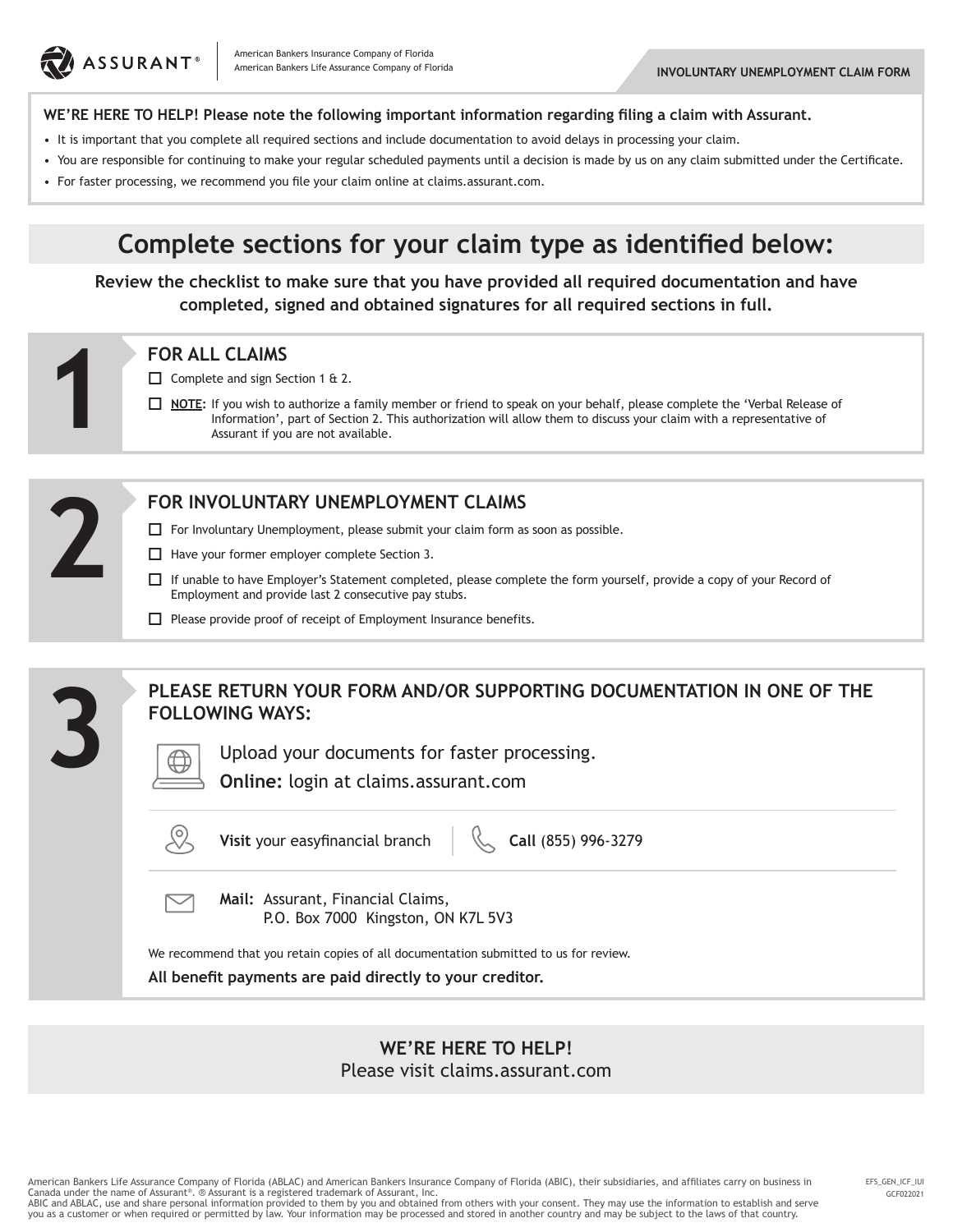

AN EMPLOYER?  $\Box$  YES  $\Box$  NO

**SECTION 1** FOR FASTER CLAIM PROCESSING: Please complete form, save file and upload to claims.assurant.com

| <b>CLAIMANT INFORMATION</b> Please complete for all claims being submitted                          |                                                                                                                        |             |  |                            |                 |             |                                                    | <b>Involuntary Unemployment</b> |                                 |             |     |
|-----------------------------------------------------------------------------------------------------|------------------------------------------------------------------------------------------------------------------------|-------------|--|----------------------------|-----------------|-------------|----------------------------------------------------|---------------------------------|---------------------------------|-------------|-----|
| CHECK HERE IF YOU ARE FILING A CLAIM FOR MORE THAN ONE LOAN/ACCOUNT                                 |                                                                                                                        |             |  |                            |                 |             |                                                    |                                 |                                 |             |     |
| PLEASE LIST ALL LOAN/ACCOUNT NUMBERS (You can find this information on your loan/account documents) |                                                                                                                        |             |  |                            |                 |             |                                                    |                                 |                                 |             |     |
|                                                                                                     |                                                                                                                        |             |  |                            |                 |             |                                                    |                                 |                                 |             |     |
| NAME OF PRIMARY DEBTOR/CO-DEBTOR (FIRST NAME ON PROMISSORY NOTE)                                    |                                                                                                                        |             |  |                            |                 |             |                                                    |                                 |                                 |             |     |
| <b>LAST NAME</b>                                                                                    |                                                                                                                        |             |  | FIRST NAME, MIDDLE INITIAL |                 |             |                                                    | DATE OF BIRTH<br><b>MM</b>      | <b>DD</b>                       | <b>YYYY</b> | AGE |
| <b>ADDRESS</b>                                                                                      |                                                                                                                        |             |  |                            |                 |             |                                                    |                                 |                                 |             |     |
| <b>STREET</b>                                                                                       |                                                                                                                        | <b>CITY</b> |  |                            | <b>PROVINCE</b> | POSTAL CODE |                                                    |                                 | <b>CONTACT TELEPHONE NUMBER</b> |             |     |
|                                                                                                     |                                                                                                                        |             |  |                            |                 |             |                                                    |                                 |                                 |             |     |
| <b>NAME OF CLAIMANT</b>                                                                             |                                                                                                                        |             |  |                            |                 |             |                                                    |                                 |                                 |             |     |
| <b>LAST NAME</b>                                                                                    | FIRST NAME, MIDDLE INITIAL                                                                                             |             |  | <b>EMAIL ADDRESS</b>       |                 |             | <b>RELATIONSHIP TO PRIMARY</b><br>DEBTOR/CO-DEBTOR |                                 |                                 |             |     |
| DO YOU OUALIFY TO RECEIVE EMPLOYMENT                                                                | YYYY<br>IF YES. WHAT DATE<br><b>DD</b><br><b>HAVE YOU RETURNED</b><br><b>MM</b><br>ARE YOU RECEIVING INCOME/WAGES FROM |             |  |                            |                 |             |                                                    |                                 |                                 |             |     |

# **SECTION 2**

 $\Box$  YES  $\Box$  NO

INSURANCE BENEFITS FROM SERVICE CANADA?

## **AUTHORIZATION AND CLAIMS ASSISTANCE** Please certify that the information given here is true and correct.

DID YOU RETURN TO WORK?

I AUTHORIZE any current or former employer, worker's compensation body, physician, hospital, clinic, insurance company, law enforcement agency, fire department, or other entity or person, including the group policyholder, that has any personal, financial or medical records or knowledge in regard to the claimant/deceased, to release and provide full details (including furnishing copies) of all available personal, financial and medical information records and knowledge, including prior medical history, toxicological or pathological findings which they may possess to the above noted insurer(s) American Bankers Life Assurance Company of Florida and/or American Bankers Insurance Company of Florida hereinafter collectively referred to as "Assurant", in regard to the claim, its authorized administrator, its re-insurer, or their respective agents.

The information is to be used in the evaluation of an insurance claim and for the purposes relating to such claim. This consent shall be valid during the continuation of such claim.

I also authorize the insurer, its authorized administrator, its re-insurers, the group policyholder and their respective agents to exchange and or transmit information concerning this claim to the organization listed above as necessary to evaluate this claim.

I understand that in executing this authorization, I waive the right for such information to be privileged. A photocopy of this authorization shall be considered as effective and valid as the original.

I confirm and understand that the information provided is true and accurate to the best of my knowledge. This claim shall be void if, whether before or after the loss, I concealed or misrepresented any facts, or if any documents submitted have concealed or misrepresented any fact or circumstance concerning this claim.

By checking this box, I acknowledge that the above statement is true as of

TO WORK?  $\Box$  YES  $\Box$  NO

| <b>CLAIMANT SIGNATURE</b> | <b>DATE</b> | <b>MM</b> | DD | ww |
|---------------------------|-------------|-----------|----|----|
|                           |             |           |    |    |

Assurant understands that easyfinancial employees and/or third parties acting on behalf of easyfinancial, may play an important role in assisting you with the claim process (e.g., filing your claim form, submitting other required claim documents and discussing your claim status). In order to protect your privacy, we require your explicit consent to discuss your claim with easyfinancial employees and/or third parties acting on behalf of easyfinancial. Your consent is specific to this claim only and you have the right to withdraw your consent at any time. You may choose to submit your claim information directly to Assurant as noted on this claim form.

I give permission to Assurant to share my claim status and claim details with easyfinancial employees and/or third parties acting on behalf of easyfinancial assisting me with my claim. I am aware and acknowledge that my claim status and claim details may include **sensitive personal information (medical and otherwise)**.

| <b>CLAIMANT SIGNATURE</b>                                                                                                                                                                                                                                                                                                                                                                                                                                                                     | <b>DATE</b> |           |                            | <b>YYYY</b> |  |
|-----------------------------------------------------------------------------------------------------------------------------------------------------------------------------------------------------------------------------------------------------------------------------------------------------------------------------------------------------------------------------------------------------------------------------------------------------------------------------------------------|-------------|-----------|----------------------------|-------------|--|
|                                                                                                                                                                                                                                                                                                                                                                                                                                                                                               |             |           |                            |             |  |
| <b>VERBAL RELEASE OF INFORMATION</b>                                                                                                                                                                                                                                                                                                                                                                                                                                                          |             |           |                            |             |  |
| Customer privacy and the protection of private and confidential information is important to us. We do understand that in some cases, a claimant may wish to have someone speak to<br>Assurant on their behalf. Please complete this authorization section if you wish to have another individual, other than an organization or representative of an organization, discuss<br>the details of your claim. Without this authorization we are unable to speak to anyone other than the claimant. |             |           |                            |             |  |
| l give my authorization to Assurant to speak to<br>$w$ ho is my<br>By checking this box, I acknowledge that the above statement is true as of                                                                                                                                                                                                                                                                                                                                                 |             |           | , with regard to my claim. |             |  |
| <b>CLAIMANT SIGNATURE</b>                                                                                                                                                                                                                                                                                                                                                                                                                                                                     | <b>DATE</b> | <b>MM</b> |                            | <b>YYYY</b> |  |
|                                                                                                                                                                                                                                                                                                                                                                                                                                                                                               |             |           |                            |             |  |
| American Bankers Life Assurance Company of Florida (ABLAC) and American Bankers Insurance Company of Florida (ABIC), their subsidiaries, and affiliates carry on business in<br>EFS_GEN_ICF_IUI                                                                                                                                                                                                                                                                                               |             |           |                            |             |  |

American Bankers Life Assurance Company of Florida (ABLAC) and American Bankers Insurance Company of Florida (ABIC), their subsidiaries, and affiliates carry on business in<br>Canada under the name of Assurant®. ® Assurant i

GCF022021

ABIC and ABLAC, use and share personal information provided to them by you and obtained from others with your consent. They may use the information to establish and serve you as a customer or when required or permitted by law. Your information may be processed and stored in another country and may be subject to the laws of that country.